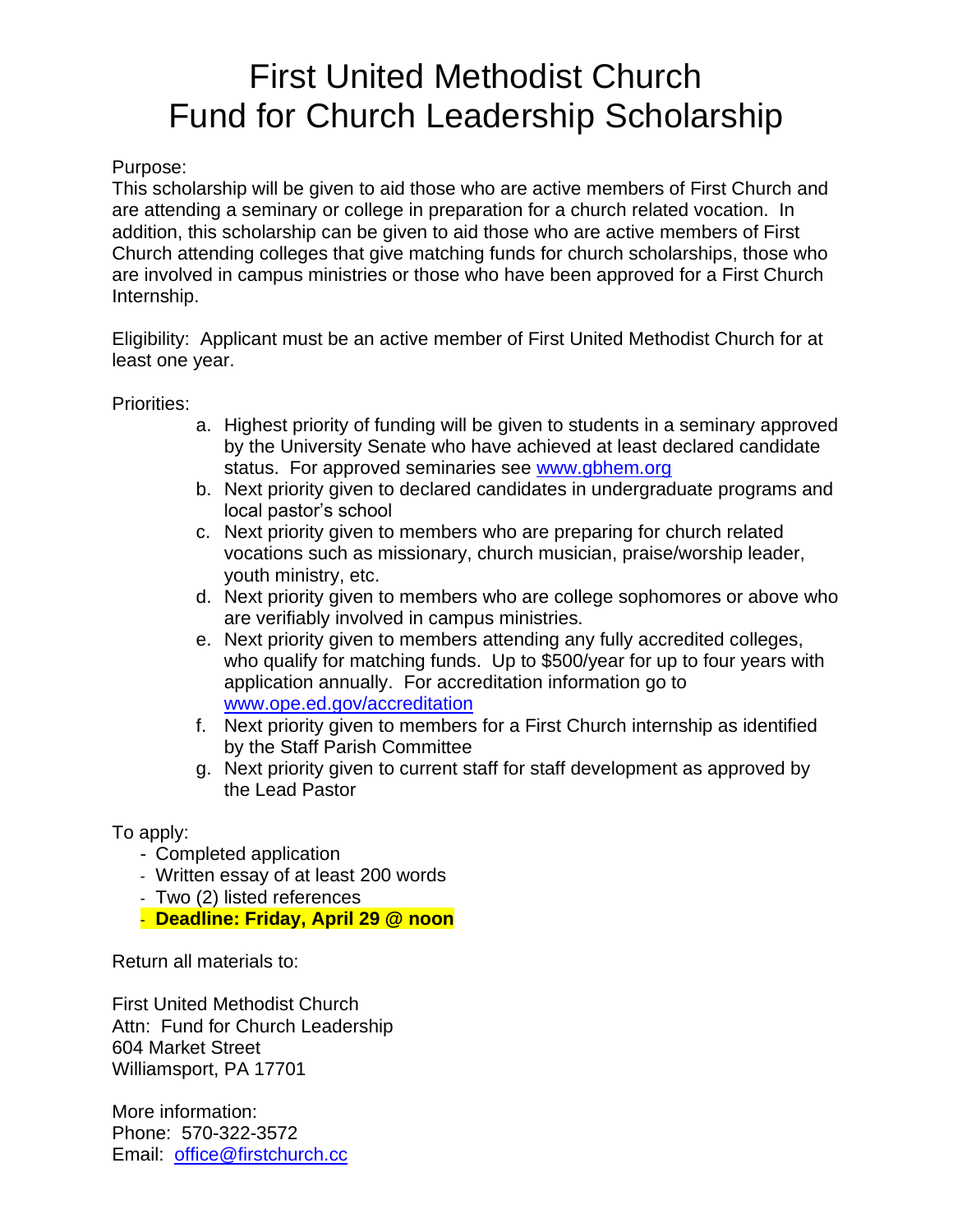#### **APPLICATION – FUND FOR CHURCH LEADERSHIP SCHOLARSHIP**

| <b>Personal Information:</b>                                                                        |                                                         |                                                                                      |          |                                                                                                                                                                                                                         |
|-----------------------------------------------------------------------------------------------------|---------------------------------------------------------|--------------------------------------------------------------------------------------|----------|-------------------------------------------------------------------------------------------------------------------------------------------------------------------------------------------------------------------------|
|                                                                                                     | Last                                                    | First                                                                                |          | Middle                                                                                                                                                                                                                  |
|                                                                                                     |                                                         |                                                                                      |          |                                                                                                                                                                                                                         |
| <b>Street</b>                                                                                       |                                                         |                                                                                      |          |                                                                                                                                                                                                                         |
|                                                                                                     |                                                         |                                                                                      |          |                                                                                                                                                                                                                         |
| City                                                                                                |                                                         | <b>State</b>                                                                         | Zip Code |                                                                                                                                                                                                                         |
|                                                                                                     |                                                         | Cell #: ________________________                                                     |          |                                                                                                                                                                                                                         |
| <b>School Information:</b>                                                                          |                                                         |                                                                                      |          |                                                                                                                                                                                                                         |
| Name of School, Seminary, Internship, Staff Development, etc.                                       |                                                         |                                                                                      |          |                                                                                                                                                                                                                         |
| <b>Address</b>                                                                                      | City                                                    |                                                                                      | State    | Zip Code                                                                                                                                                                                                                |
| Enrollment: [ ] PART-TIME [ ] FULL-TIME                                                             |                                                         |                                                                                      |          |                                                                                                                                                                                                                         |
| <b>Other Information:</b><br>Please check all that apply:                                           |                                                         |                                                                                      |          |                                                                                                                                                                                                                         |
| Lam a declared candidate, certified candidate, local pastor (if checked, please circle one)         |                                                         |                                                                                      |          |                                                                                                                                                                                                                         |
| I am preparing for a church-related vocation (please describe vocation)                             |                                                         |                                                                                      |          |                                                                                                                                                                                                                         |
| Let I qualify for matching funds from my school                                                     |                                                         |                                                                                      |          |                                                                                                                                                                                                                         |
|                                                                                                     | of recommendation from campus minister)                 |                                                                                      |          | I am a college sophomore (or higher) who is involved in my campus ministry (please attach letter                                                                                                                        |
|                                                                                                     |                                                         | I have been approved by the First Church Staff Parish Committee for an internship    |          |                                                                                                                                                                                                                         |
|                                                                                                     |                                                         | I have been approved by the Lead Pastor for Staff Development                        |          |                                                                                                                                                                                                                         |
| <b>Essay</b><br>typed if possible. Please attach your essay to your application before submission.) |                                                         |                                                                                      |          | All applicants must submit an essay in 200 words or less describing your leadership responsibilities and<br>activities during the past year, including your current activities and goals as follows:. (Essays should be |
|                                                                                                     |                                                         | 1) Leadership responsibilities and involvement in First Church within the last year. |          |                                                                                                                                                                                                                         |
| <b>General Conference level</b>                                                                     |                                                         |                                                                                      |          | 2) Involvement and/or leadership responsibilities on the District, Annual Conference, Jurisdiction or                                                                                                                   |
|                                                                                                     | 3) Activities and/or responsibilities in your community |                                                                                      |          |                                                                                                                                                                                                                         |
|                                                                                                     |                                                         | and society, and how it will improve the quality of life of others                   |          | 4) Your education goals and how achievement of these goals will provide leadership for the church                                                                                                                       |
|                                                                                                     |                                                         |                                                                                      |          | 5) College students should show evidence of leadership/involvement in religious activities through<br>their campus ministry - please submit a letter of recommendation from your campus minister                        |